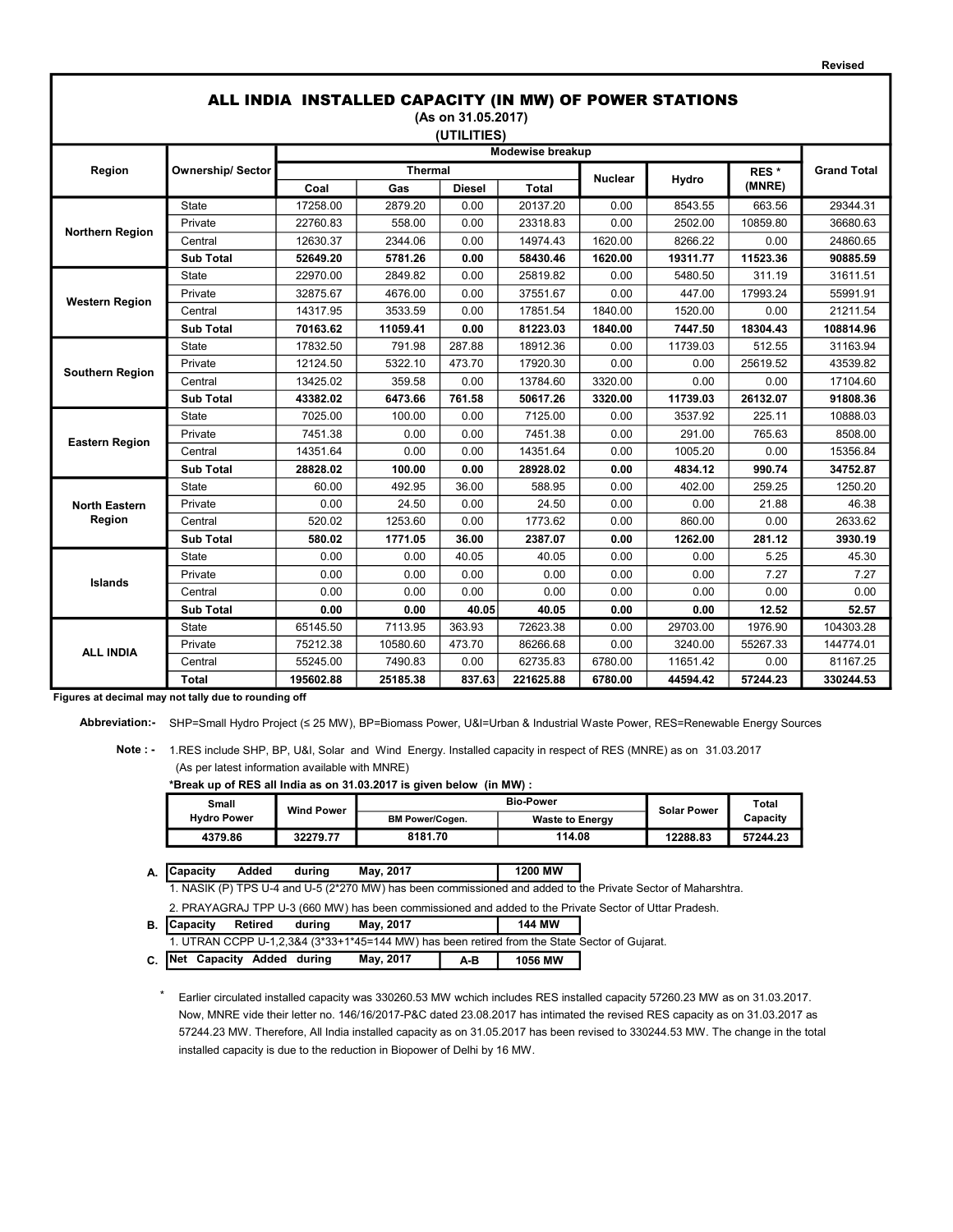#### Revised

# INSTALLED CAPACITY (IN MW) OF POWER UTILITIES IN THE STATES/UTS LOCATED IN NORTHERN REGION

### INCLUDING ALLOCATED SHARES IN JOINT & CENTRAL SECTOR UTILITIES

|                              | (As on 31.05.2017)      |                |                  |               |              |                |             |            |                    |  |  |
|------------------------------|-------------------------|----------------|------------------|---------------|--------------|----------------|-------------|------------|--------------------|--|--|
|                              |                         |                | Modewise breakup |               |              |                |             |            |                    |  |  |
| <b>State</b>                 | <b>Ownership/Sector</b> | <b>Thermal</b> |                  |               |              | <b>Nuclear</b> | Hydro       | <b>RES</b> | <b>Grand Total</b> |  |  |
|                              |                         | Coal           | Gas              | <b>Diesel</b> | <b>Total</b> |                | (Renewable) | (MNRE)     |                    |  |  |
|                              | <b>State</b>            | 135.00         | 1800.40          | 0.00          | 1935.40      | 0.00           | 0.00        | 0.00       | 1935.40            |  |  |
| <b>Delhi</b>                 | Private                 | 869.22         | 108.00           | 0.00          | 977.22       | 0.00           | 0.00        | 56.27      | 1033.49            |  |  |
|                              | Central                 | 3821.18        | 207.01           | 0.00          | 4028.19      | 102.83         | 723.09      | 0.00       | 4854.11            |  |  |
|                              | Sub-Total               | 4825.40        | 2115.41          | 0.00          | 6940.81      | 102.83         | 723.09      | 56.27      | 7823.00            |  |  |
|                              | <b>State</b>            | 2720.00        | 150.00           | 0.00          | 2870.00      | 0.00           | 1084.51     | 59.30      | 4013.81            |  |  |
| Haryana                      | Private                 | 4080.78        | 0.00             | 0.00          | 4080.78      | 0.00           | 200.00      | 192.00     | 4472.78            |  |  |
|                              | Central                 | 1269.32        | 535.61           | 0.00          | 1804.94      | 100.94         | 663.70181   | 0.00       | 2569.58            |  |  |
|                              | Sub-Total               | 8070.10        | 685.61           | 0.00          | 8755.72      | 100.94         | 1948.21     | 251.30     | 11056.16           |  |  |
|                              | <b>State</b>            | 0.00           | 0.00             | 0.00          | 0.00         | 0.00           | 594.60      | 256.61     | 851.21             |  |  |
| <b>Himachal Pradesh</b>      | Private                 | 0.00           | 0.00             | 0.00          | 0.00         | 0.00           | 980.00      | 575.93     | 1555.93            |  |  |
|                              | Central                 | 170.74         | 62.01            | 0.00          | 232.75       | 28.95          | 1223.88     | 0.00       | 1485.58            |  |  |
|                              | Sub-Total               | 170.74         | 62.01            | 0.00          | 232.75       | 28.95          | 2798.48     | 832.54     | 3892.72            |  |  |
|                              | State                   | 0.00           | 175.00           | 0.00          | 175.00       | 0.00           | 1230.00     | 108.03     | 1513.03            |  |  |
| Jammu & Kashmir              | Private                 | 0.00           | 0.00             | 0.00          | 0.00         | 0.00           | 0.00        | 51.36      | 51.36              |  |  |
|                              | Central                 | 463.15         | 129.07           | 0.00          | 592.23       | 67.98          | 1048.98     | 0.00       | 1709.19            |  |  |
|                              | Sub-Total               | 463.15         | 304.07           | 0.00          | 767.23       | 67.98          | 2278.98     | 159.39     | 3273.58            |  |  |
| Punjab                       | <b>State</b>            | 2630.00        | 150.00           | 0.00          | 2780.00      | 0.00           | 2570.23     | 127.80     | 5478.03            |  |  |
|                              | Private                 | 5115.50        | 0.00             | 0.00          | 5115.50      | 0.00           | 288.00      | 1025.30    | 6428.80            |  |  |
|                              | Central                 | 871.08         | 264.01           | 0.00          | 1135.09      | 196.81         | 923.42      | 0.00       | 2255.32            |  |  |
|                              | Sub-Total               | 8616.58        | 414.01           | 0.00          | 9030.59      | 196.81         | 3781.65     | 1153.10    | 14162.15           |  |  |
|                              | State                   | 5850.00        | 603.80           | 0.00          | 6453.80      | 0.00           | 1087.96     | 23.85      | 7565.61            |  |  |
|                              | Private                 | 3882.00        | 0.00             | 0.00          | 3882.00      | 0.00           | 104.00      | 6213.95    | 10199.95           |  |  |
| Rajasthan                    | Central                 | 1153.91        | 221.10           | 0.00          | 1375.01      | 556.74         | 739.01      | 0.00       | 2670.76            |  |  |
|                              | Sub-Total               | 10885.91       | 824.90           | 0.00          | 11710.81     | 556.74         | 1930.97     | 6237.80    | 20436.32           |  |  |
|                              | State                   | 5923.00        | 0.00             | 0.00          | 5923.00      | 0.00           | 724.10      | 25.10      | 6672.20            |  |  |
| <b>Uttar Pradesh</b>         | Private                 | 8714.33        | 0.00             | 0.00          | 8714.33      | 0.00           | 842.00      | 2274.73    | 11831.06           |  |  |
|                              | Central                 | 3315.25        | 549.49           | 0.00          | 3864.74      | 289.48         | 1664.93     | 0.00       | 5819.15            |  |  |
|                              | Sub-Total               | 17952.58       | 549.49           | 0.00          | 18502.07     | 289.48         | 3231.03     | 2299.83    | 24322.41           |  |  |
|                              | State                   | 0.00           | 0.00             | 0.00          | 0.00         | 0.00           | 1252.15     | 62.87      | 1315.02            |  |  |
| <b>Uttarakhand</b>           | Private                 | 99.00          | 450.00           | 0.00          | 549.00       | 0.00           | 88.00       | 452.94     | 1089.94            |  |  |
|                              | Central                 | 332.05         | 69.66            | 0.00          | 401.71       | 31.24          | 475.54      | 0.00       | 908.49             |  |  |
|                              | Sub-Total               | 431.05         | 519.66           | 0.00          | 950.71       | 31.24          | 1815.69     | 515.81     | 3313.45            |  |  |
|                              | State                   | 0.00           | 0.00             | 0.00          | 0.00         | 0.00           | 0.00        | 0.00       | 0.00               |  |  |
| Chandigarh                   | Private                 | 0.00           | 0.00             | 0.00          | 0.00         | 0.00           | 0.00        | 17.32      | 17.32              |  |  |
|                              | Central                 | 34.86          | 15.03            | 0.00          | 49.88        | 8.01           | 101.71      | 0.00       | 159.60             |  |  |
|                              | Sub-Total               | 34.86          | 15.03            | 0.00          | 49.88        | 8.01           | 101.71      | 17.32      | 176.92             |  |  |
| <b>Central - Unallocated</b> |                         | 1198.83        | 291.05           | 0.00          | 1489.88      | 237.03         | 701.95      | 0.00       | 2428.87            |  |  |
|                              | <b>State</b>            | 17258.00       | 2879.20          | 0.00          | 20137.20     | 0.00           | 8543.55     | 663.56     | 29344.31           |  |  |
| <b>Total (Northern</b>       | Private                 | 22760.83       | 558.00           | 0.00          | 23318.83     | 0.00           | 2502.00     | 10859.80   | 36680.63           |  |  |
| <b>Region</b> )              | Central                 | 12630.37       | 2344.06          | 0.00          | 14974.43     | 1620.00        | 8266.22     | 0.00       | 24860.65           |  |  |
|                              | <b>Grand Total</b>      | 52649.20       | 5781.26          | 0.00          | 58430.46     | 1620.00        | 19311.77    | 11523.36   | 90885.59           |  |  |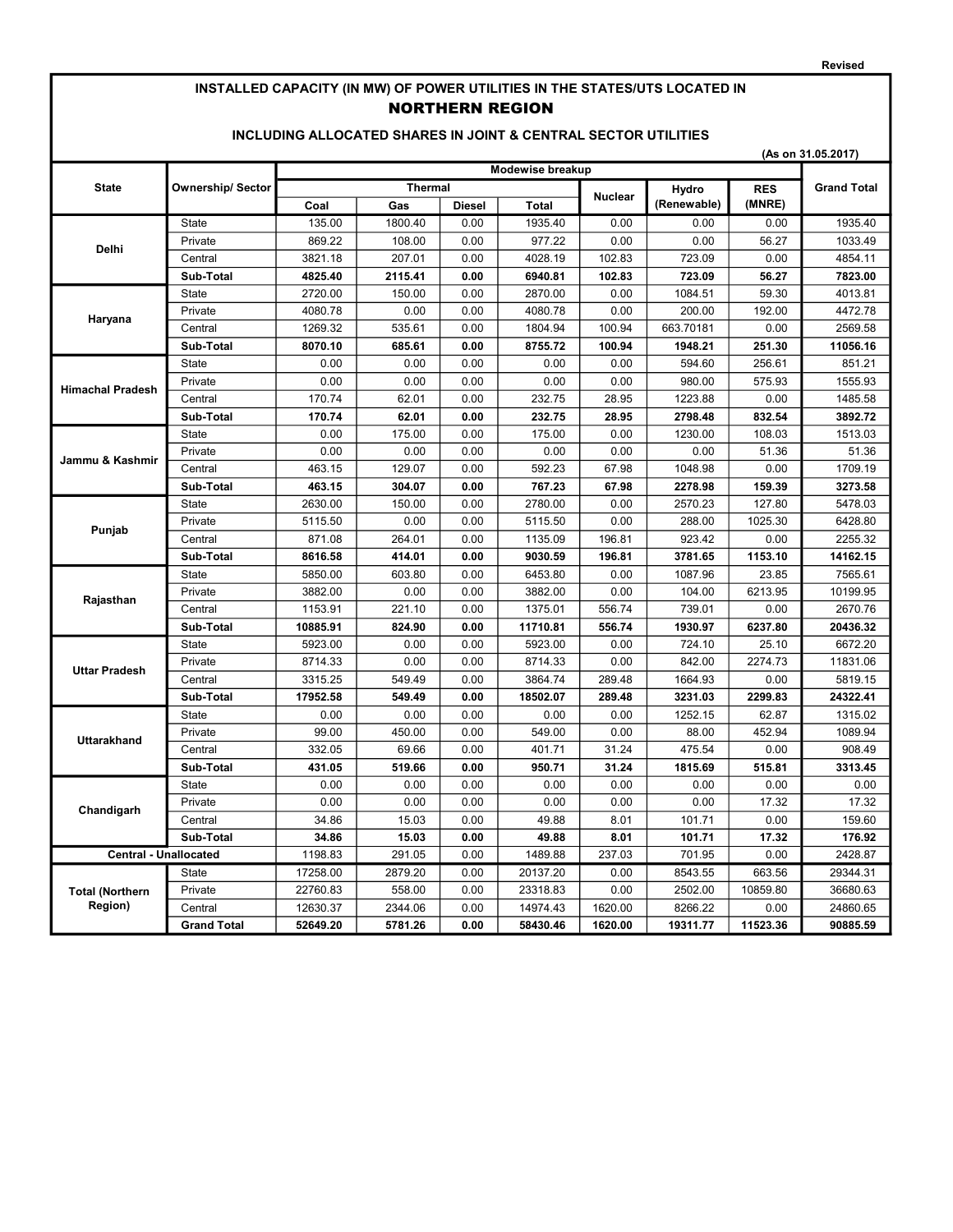# INSTALLED CAPACITY (IN MW) OF POWER UTILITIES IN THE STATES/UTS LOCATED IN WESTERN REGION

#### INCLUDING ALLOCATED SHARES IN JOINT & CENTRAL SECTOR UTILITIES

|  |  | (As on 31.05.2017) |
|--|--|--------------------|
|--|--|--------------------|

|                              |                         | Modewise breakup |                |        |          |                |             |            |                    |
|------------------------------|-------------------------|------------------|----------------|--------|----------|----------------|-------------|------------|--------------------|
| <b>State</b>                 | <b>Ownership/Sector</b> |                  | <b>Thermal</b> |        |          | <b>Nuclear</b> | Hydro       | <b>RES</b> | <b>Grand Total</b> |
|                              |                         | Coal             | Gas            | Diesel | Total    |                | (Renewable) | (MNRE)     |                    |
|                              | <b>State</b>            | 0.00             | 0.00           | 0.00   | 0.00     | 0.00           | 0.00        | 0.05       | 0.05               |
| Goa                          | Private                 | 0.00             | 48.00          | 0.00   | 48.00    | 0.00           | 0.00        | 0.71       | 48.71              |
|                              | Central                 | 451.12           | 22.20          | 0.00   | 473.32   | 26.00          | 0.00        | 0.00       | 499.32             |
|                              | Sub-Total               | 451.12           | 70.20          | 0.00   | 521.32   | 26.00          | 0.00        | 0.76       | 548.08             |
|                              | State                   | 0.00             | 0.00           | 0.00   | 0.00     | 0.00           | 0.00        | 0.00       | 0.00               |
| Daman & Diu                  | Private                 | 0.00             | 0.00           | 0.00   | 0.00     | 0.00           | 0.00        | 10.46      | 10.46              |
|                              | Central                 | 122.96           | 48.40          | 0.00   | 171.36   | 7.00           | 0.00        | 0.00       | 178.36             |
|                              | Sub-Total               | 122.96           | 48.40          | 0.00   | 171.36   | 7.00           | 0.00        | 10.46      | 188.82             |
|                              | State *                 | 5230.00          | 2177.82        | 0.00   | 7407.82  | 0.00           | 772.00      | 8.00       | 8187.82            |
| Gujarat                      | Private                 | 7765.67          | 3960.00        | 0.00   | 11725.67 | 0.00           | 0.00        | 6663.89    | 18389.56           |
|                              | Central                 | 3012.09          | 424.00         | 0.00   | 3436.09  | 559.00         | 0.00        | 0.00       | 3995.09            |
|                              | Sub-Total               | 16007.76         | 6561.82        | 0.00   | 22569.58 | 559.00         | 772.00      | 6671.89    | 30572.47           |
| <b>Madhya Pradesh</b>        | <b>State</b>            | 4080.00          | 0.00           | 0.00   | 4080.00  | 0.00           | 1703.66     | 83.96      | 5867.62            |
|                              | Private                 | 5574.00          | 100.00         | 0.00   | 5674.00  | 0.00           | 0.00        | 3453.93    | 9127.93            |
|                              | Central                 | 2720.70          | 257.00         | 0.00   | 2977.70  | 273.00         | 1520.00     | 0.00       | 4770.70            |
|                              | Sub-Total               | 12374.70         | 357.00         | 0.00   | 12731.70 | 273.00         | 3223.66     | 3537.89    | 19766.25           |
|                              | <b>State</b>            | 3280.00          | 0.00           | 0.00   | 3280.00  | 0.00           | 120.00      | 11.05      | 3411.05            |
| Chhattisgarh                 | Private                 | 7230.00          | 0.00           | 0.00   | 7230.00  | 0.00           | 0.00        | 421.81     | 7651.81            |
|                              | Central                 | 1628.44          | 0.00           | 0.00   | 1628.44  | 48.00          | 0.00        | 0.00       | 1676.44            |
|                              | Sub-Total               | 12138.44         | 0.00           | 0.00   | 12138.44 | 48.00          | 120.00      | 432.86     | 12739.30           |
|                              | <b>State</b>            | 10380.00         | 672.00         | 0.00   | 11052.00 | 0.00           | 2884.84     | 208.13     | 14144.97           |
| Maharashtra                  | Private                 | 12306.00         | 568.00         | 0.00   | 12874.00 | 0.00           | 447.00      | 7439.47    | 20760.47           |
|                              | Central                 | 4219.43          | 2513.00        | 0.00   | 6732.43  | 690.00         | 0.00        | 0.00       | 7422.43            |
|                              | Sub-Total               | 26905.43         | 3753.00        | 0.00   | 30658.43 | 690.00         | 3331.84     | 7647.60    | 42327.87           |
|                              | <b>State</b>            | 0.00             | 0.00           | 0.00   | 0.00     | 0.00           | 0.00        | 0.00       | 0.00               |
| Dadra & Nagar                | Private                 | 0.00             | 0.00           | 0.00   | 0.00     | 0.00           | 0.00        | 2.97       | 2.97               |
| <b>Naveli</b>                | Central                 | 169.21           | 71.40          | 0.00   | 240.61   | 9.00           | 0.00        | 0.00       | 249.61             |
|                              | Sub-Total               | 169.21           | 71.40          | 0.00   | 240.61   | 9.00           | 0.00        | 2.97       | 252.58             |
| <b>Central - Unallocated</b> |                         | 1994.00          | 197.59         | 0.00   | 2191.59  | 228.00         | 0.00        | 0.00       | 2419.59            |
|                              | <b>State</b>            | 22970.00         | 2849.82        | 0.00   | 25819.82 | 0.00           | 5480.50     | 311.19     | 31611.51           |
| <b>Total (Western</b>        | Private                 | 32875.67         | 4676.00        | 0.00   | 37551.67 | 0.00           | 447.00      | 17993.24   | 55991.91           |
| Region)                      | Central                 | 14317.95         | 3533.59        | 0.00   | 17851.54 | 1840.00        | 1520.00     | 0.00       | 21211.54           |
|                              | <b>Grand Total</b>      | 70163.62         | 11059.41       | 0.00   | 81223.03 | 1840.00        | 7447.50     | 18304.43   | 108814.96          |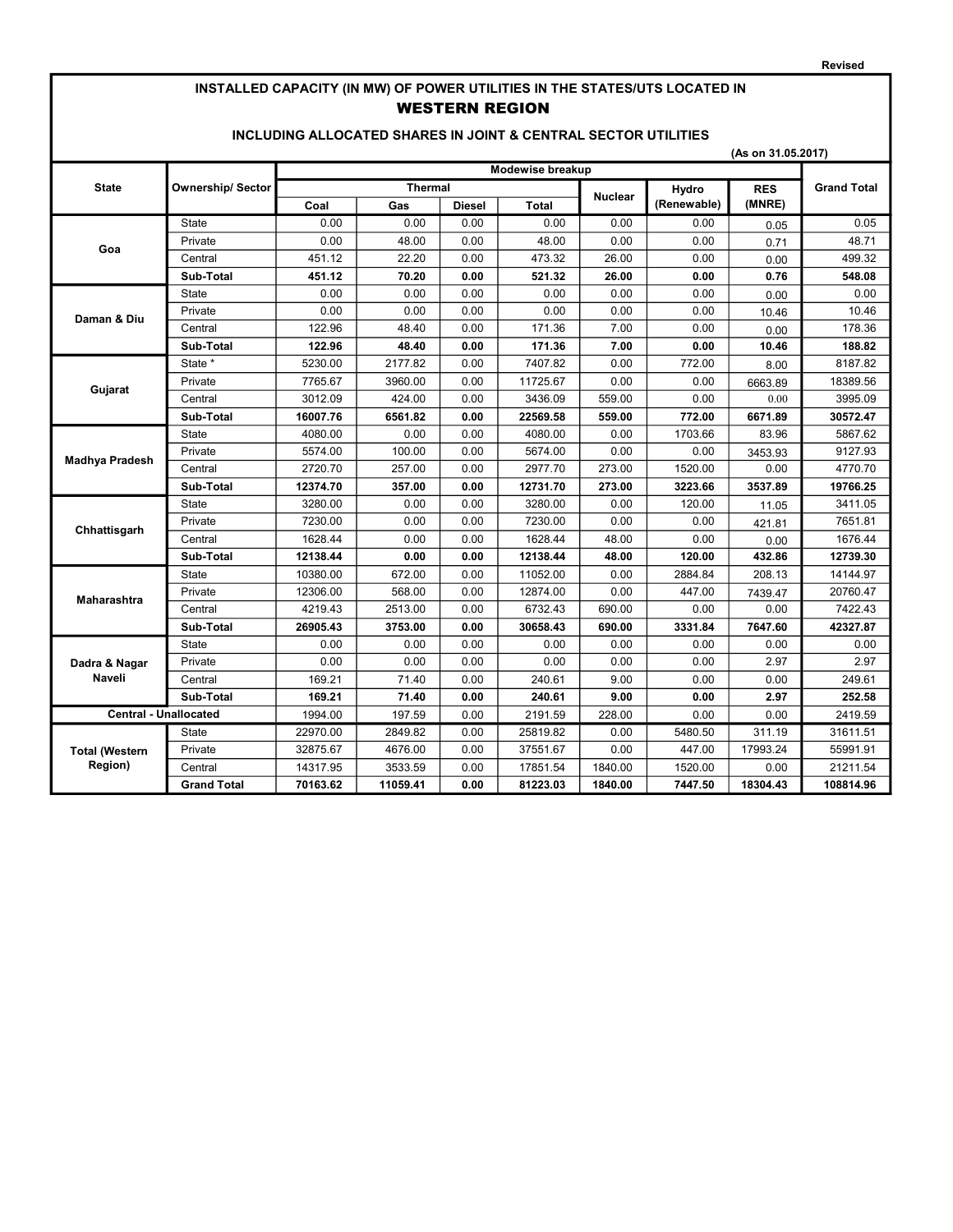# INSTALLED CAPACITY (IN MW) OF POWER UTILITIES IN THE STATES/UTS LOCATED IN SOUTHERN REGION

#### INCLUDING ALLOCATED SHARES IN JOINT & CENTRAL SECTOR UTILITIES

| (As on 31.05.2017) |  |
|--------------------|--|
|--------------------|--|

|                              |                          | Modewise breakup |                |               |              |                |             |            |                    |
|------------------------------|--------------------------|------------------|----------------|---------------|--------------|----------------|-------------|------------|--------------------|
| <b>State</b>                 | <b>Ownership/ Sector</b> |                  | <b>Thermal</b> |               |              | <b>Nuclear</b> | Hydro       | <b>RES</b> | <b>Grand Total</b> |
|                              |                          | Coal             | Gas            | <b>Diesel</b> | <b>Total</b> |                | (Renewable) | (MNRE)     |                    |
|                              | <b>State</b>             | 4410.00          | 235.40         | 0.00          | 4645.40      | 0.00           | 1747.93     | 89.50      | 6482.83            |
| Andhra Pradesh               | Private                  | 3673.88          | 4295.00        | 36.80         | 8005.68      | 0.00           | 0.00        | 6074.92    | 14080.60           |
|                              | Central                  | 1607.60          | 0.00           | 0.00          | 1607.60      | 127.27         | 0.00        | 0.00       | 1734.87            |
|                              | Sub-Total                | 9691.48          | 4530.40        | 36.80         | 14258.68     | 127.27         | 1747.93     | 6164.42    | 22298.30           |
|                              | <b>State</b>             | 4082.50          | 0.00           | 0.00          | 4082.50      | 0.00           | 2306.60     | 0.00       | 6389.10            |
|                              | Private                  | 1189.45          | 350.00         | 0.00          | 1539.45      | 0.00           | 0.00        | 1545.88    | 3085.33            |
| Telangana                    | Central                  | 1878.12          | 0.00           | 0.00          | 1878.12      | 148.73         | 0.00        | 0.00       | 2026.85            |
|                              | Sub-Total                | 7150.07          | 350.00         | 0.00          | 7500.07      | 148.73         | 2306.60     | 1545.88    | 11501.28           |
|                              | <b>State</b>             | 5020.00          | 0.00           | 127.92        | 5147.92      | 0.00           | 3599.80     | 155.33     | 8903.05            |
| Karnataka                    | Private                  | 1958.50          | 0.00           | 25.20         | 1983.70      | 0.00           | 0.00        | 7302.64    | 9286.34            |
|                              | Central                  | 2429.20          | 0.00           | 0.00          | 2429.20      | 698.00         | 0.00        | 0.00       | 3127.20            |
|                              | Sub-Total                | 9407.70          | 0.00           | 153.12        | 9560.82      | 698.00         | 3599.80     | 7457.97    | 21316.59           |
| Kerala                       | <b>State</b>             | 0.00             | 0.00           | 159.96        | 159.96       | 0.00           | 1881.50     | 145.02     | 2186.48            |
|                              | Private                  | 615.00           | 174.00         | 0.00          | 789.00       | 0.00           | 0.00        | 193.70     | 982.70             |
|                              | Central                  | 1108.18          | 359.58         | 0.00          | 1467.76      | 362.00         | 0.00        | 0.00       | 1829.76            |
|                              | Sub-Total                | 1723.18          | 533.58         | 159.96        | 2416.72      | 362.00         | 1881.50     | 338.72     | 4998.94            |
|                              | <b>State</b>             | 4320.00          | 524.08         | 0.00          | 4844.08      | 0.00           | 2203.20     | 122.70     | 7169.98            |
| <b>Tamil Nadu</b>            | Private                  | 4687.67          | 503.10         | 411.70        | 5602.47      | 0.00           | 0.00        | 10502.30   | 16104.77           |
|                              | Central                  | 4389.52          | 0.00           | 0.00          | 4389.52      | 1448.00        | 0.00        | 0.00       | 5837.52            |
|                              | Sub-Total                | 13397.19         | 1027.18        | 411.70        | 14836.07     | 1448.00        | 2203.20     | 10625.00   | 29112.27           |
|                              | <b>State</b>             | 0.00             | 0.00           | 0.00          | 0.00         | 0.00           | 0.00        | 0.00       | 0.00               |
| <b>NLC</b>                   | Private                  | 0.00             | 0.00           | 0.00          | 0.00         | 0.00           | 0.00        | 0.00       | 0.00               |
|                              | Central                  | 100.00           | 0.00           | 0.00          | 100.00       | 0.00           | 0.00        | 0.00       | 100.00             |
|                              | Sub-Total                | 100.00           | 0.00           | 0.00          | 100.00       | 0.00           | 0.00        | 0.00       | 100.00             |
|                              | <b>State</b>             | 0.00             | 32.50          | 0.00          | 32.50        | 0.00           | 0.00        | 0.00       | 32.50              |
| Puducherry                   | Private                  | 0.00             | 0.00           | 0.00          | 0.00         | 0.00           | 0.00        | 0.08       | 0.08               |
|                              | Central                  | 248.40           | 0.00           | 0.00          | 248.40       | 86.00          | 0.00        | 0.00       | 334.40             |
|                              | Sub-Total                | 248.40           | 32.50          | 0.00          | 280.90       | 86.00          | 0.00        | 0.08       | 366.98             |
| <b>Central - Unallocated</b> |                          | 1664.00          | 0.00           | 0.00          | 1664.00      | 450.00         | 0.00        | 0.00       | 2114.00            |
|                              | <b>State</b>             | 17832.50         | 791.98         | 287.88        | 18912.36     | 0.00           | 11739.03    | 512.55     | 31163.94           |
| <b>Total (Southern</b>       | Private                  | 12124.50         | 5322.10        | 473.70        | 17920.30     | 0.00           | 0.00        | 25619.52   | 43539.82           |
| Region)                      | Central                  | 13425.02         | 359.58         | 0.00          | 13784.60     | 3320.00        | 0.00        | 0.00       | 17104.60           |
|                              | <b>Grand Total</b>       | 43382.02         | 6473.66        | 761.58        | 50617.26     | 3320.00        | 11739.03    | 26132.07   | 91808.36           |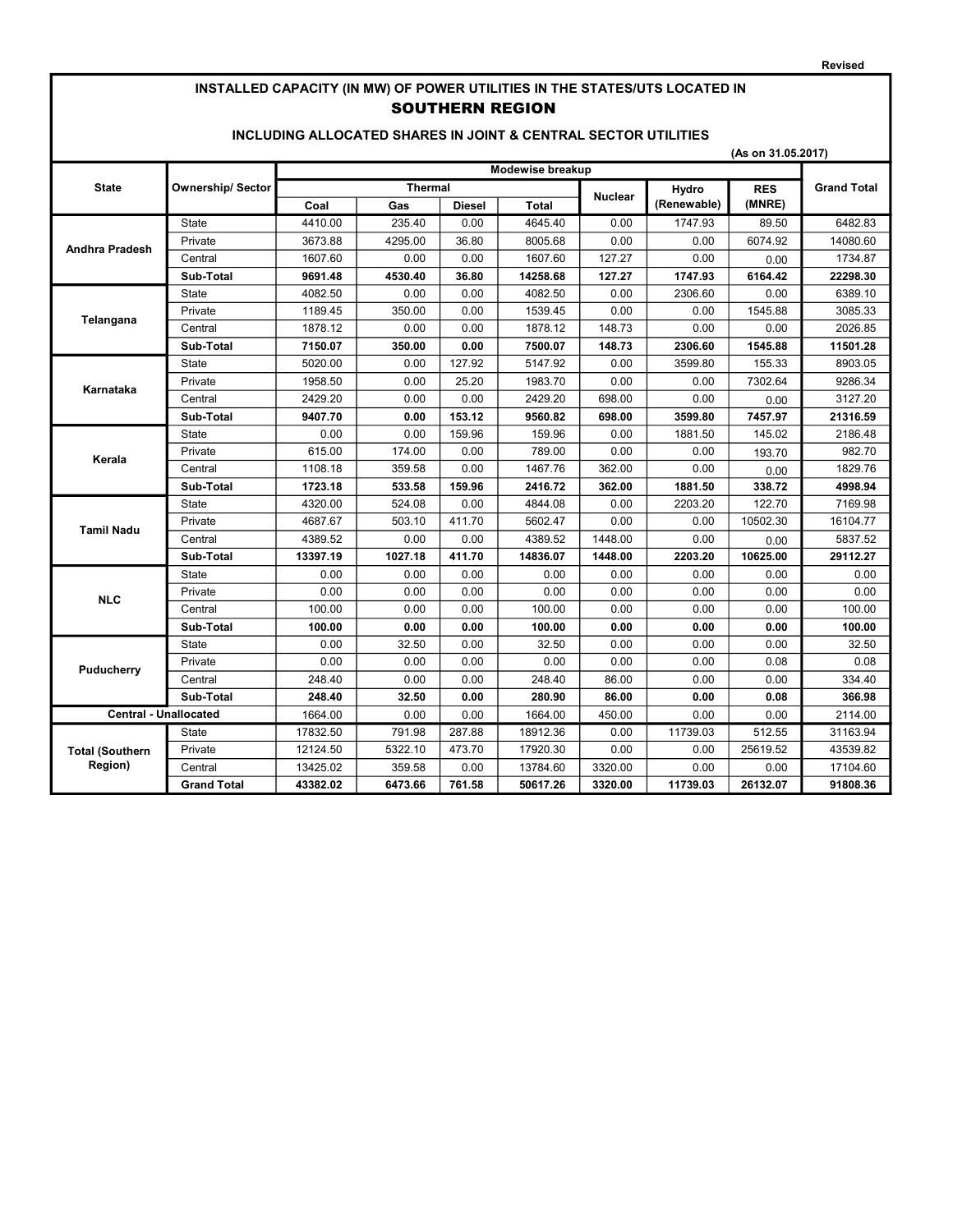# INSTALLED CAPACITY (IN MW) OF POWER UTILITIES IN THE STATES/UTS LOCATED IN EASTERN REGION

#### INCLUDING ALLOCATED SHARES IN JOINT & CENTRAL SECTOR UTILITIES

|                              |                          | (As on 31.05.2017) |                  |               |              |                |             |            |                    |  |
|------------------------------|--------------------------|--------------------|------------------|---------------|--------------|----------------|-------------|------------|--------------------|--|
|                              |                          |                    | Modewise breakup |               |              |                |             |            |                    |  |
| <b>State</b>                 | <b>Ownership/ Sector</b> | <b>Thermal</b>     |                  |               |              | <b>Nuclear</b> | Hydro       | <b>RES</b> | <b>Grand Total</b> |  |
|                              |                          | Coal               | Gas              | <b>Diesel</b> | <b>Total</b> |                | (Renewable) | (MNRE)     |                    |  |
|                              | State                    | 210.00             | 0.00             | 0.00          | 210.00       | 0.00           | 0.00        | 70.70      | 280.70             |  |
| <b>Bihar</b>                 | Private                  | 281.00             | 0.00             | 0.00          | 281.00       | 0.00           | 0.00        | 221.52     | 502.52             |  |
|                              | Central                  | 2939.33            | 0.00             | 0.00          | 2939.33      | 0.00           | 110.00      | 0.00       | 3049.32            |  |
|                              | Sub-Total                | 3430.33            | 0.00             | 0.00          | 3430.33      | 0.00           | 110.00      | 292.22     | 3832.54            |  |
|                              | <b>State</b>             | 875.00             | 0.00             | 0.00          | 875.00       | 0.00           | 130.00      | 4.05       | 1009.05            |  |
| <b>Jharkhand</b>             | Private                  | 850.00             | 0.00             | 0.00          | 850.00       | 0.00           | 0.00        | 23.27      | 873.27             |  |
|                              | Central                  | 293.74             | 0.00             | 0.00          | 293.74       | 0.00           | 61.00       | 0.00       | 354.74             |  |
|                              | Sub-Total                | 2018.74            | 0.00             | 0.00          | 2018.74      | 0.00           | 191.00      | 27.32      | 2237.06            |  |
| <b>West Bengal</b>           | State                    | 5520.00            | 100.00           | 0.00          | 5620.00      | 0.00           | 986.00      | 91.95      | 6697.95            |  |
|                              | Private                  | 2181.38            | 0.00             | 0.00          | 2181.38      | 0.00           | 0.00        | 332.69     | 2514.07            |  |
|                              | Central                  | 760.77             | 0.00             | 0.00          | 760.77       | 0.00           | 410.00      | 0.00       | 1170.77            |  |
|                              | Sub-Total                | 8462.15            | 100.00           | 0.00          | 8562.15      | 0.00           | 1396.00     | 424.64     | 10382.78           |  |
| <b>DVC</b>                   | <b>State</b>             | 0.00               | 0.00             | 0.00          | 0.00         | 0.00           | 0.00        | 0.00       | 0.00               |  |
|                              | Private                  | 0.00               | 0.00             | 0.00          | 0.00         | 0.00           | 0.00        | 0.00       | 0.00               |  |
|                              | Central                  | 7535.04            | 0.00             | 0.00          | 7535.04      | 0.00           | 186.20      | 0.00       | 7721.24            |  |
|                              | Sub-Total                | 7535.04            | 0.00             | 0.00          | 7535.04      | 0.00           | 186.20      | 0.00       | 7721.24            |  |
|                              | <b>State</b>             | 420.00             | 0.00             | 0.00          | 420.00       | 0.00           | 2061.92     | 6.30       | 2488.22            |  |
| Odisha                       | Private                  | 4139.00            | 0.00             | 0.00          | 4139.00      | 0.00           | 0.00        | 188.15     | 4327.15            |  |
|                              | Central                  | 1633.90            | 0.00             | 0.00          | 1633.90      | 0.00           | 89.00       | 0.00       | 1722.90            |  |
|                              | Sub-Total                | 6192.90            | 0.00             | 0.00          | 6192.90      | 0.00           | 2150.92     | 194.45     | 8538.27            |  |
|                              | <b>State</b>             | 0.00               | 0.00             | 0.00          | 0.00         | 0.00           | 360.00      | 52.11      | 412.11             |  |
| <b>Sikkim</b>                | Private                  | 0.00               | 0.00             | 0.00          | 0.00         | 0.00           | 291.00      | 0.00       | 291.00             |  |
|                              | Central                  | 87.03              | 0.00             | 0.00          | 87.03        | 0.00           | 64.00       | 0.00       | 151.03             |  |
|                              | Sub-Total                | 87.03              | 0.00             | 0.00          | 87.03        | 0.00           | 715.00      | 52.11      | 854.14             |  |
| <b>Central - Unallocated</b> |                          | 1101.83            | 0.00             | 0.00          | 1101.83      | 0.00           | 85.01       | 0.00       | 1186.84            |  |
|                              | <b>State</b>             | 7025.00            | 100.00           | 0.00          | 7125.00      | 0.00           | 3537.92     | 225.11     | 10888.03           |  |
| <b>Total (Eastern</b>        | Private                  | 7451.38            | 0.00             | 0.00          | 7451.38      | 0.00           | 291.00      | 765.63     | 8508.00            |  |
| Region)                      | Central                  | 14351.64           | 0.00             | 0.00          | 14351.64     | 0.00           | 1005.20     | 0.00       | 15356.84           |  |
|                              | <b>Grand Total</b>       | 28828.02           | 100.00           | 0.00          | 28928.02     | 0.00           | 4834.12     | 990.74     | 34752.87           |  |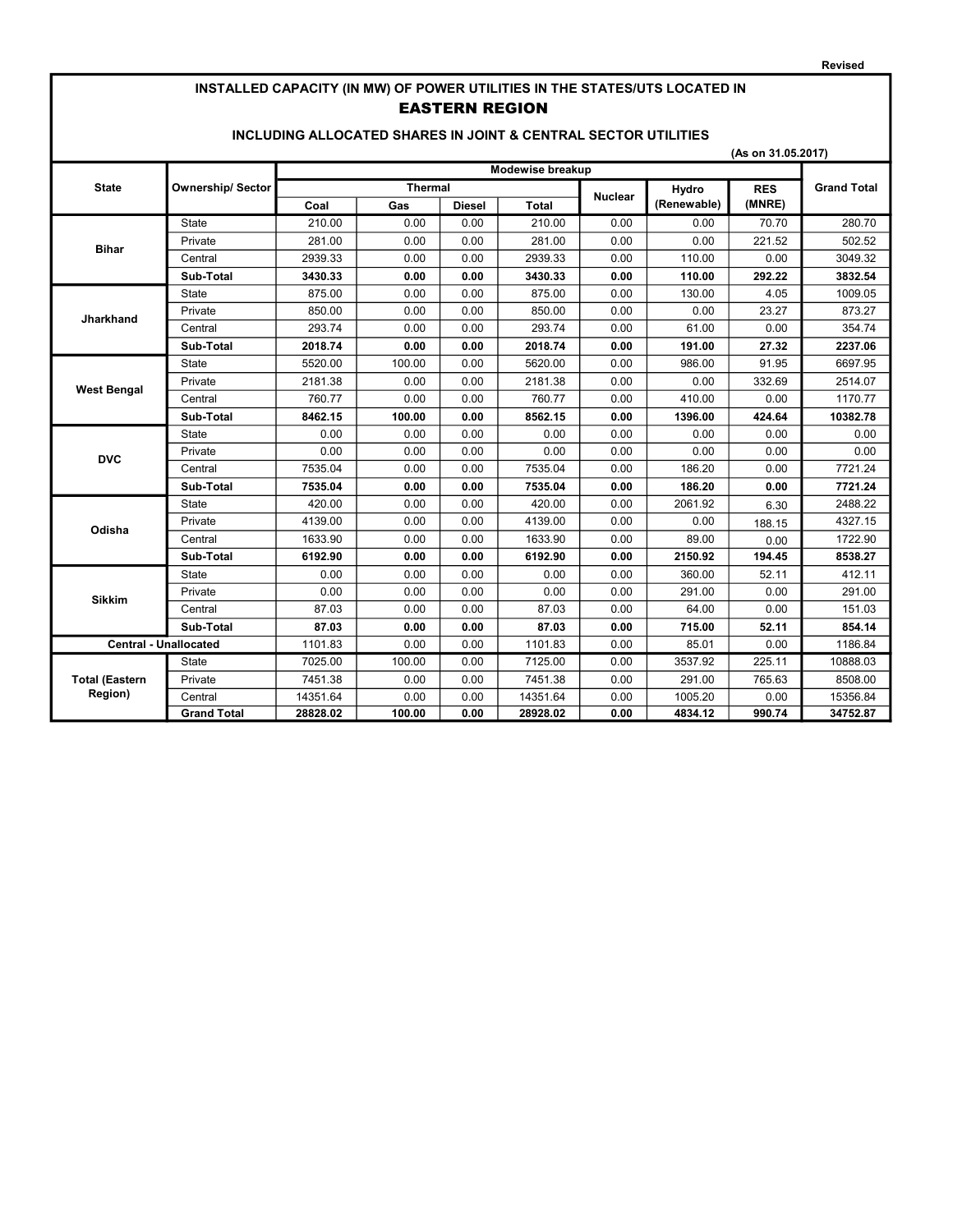#### Revised

### INSTALLED CAPACITY (IN MW) OF POWER UTILITIES IN THE STATES/UTS LOCATED IN NORTH-EASTERN REGION

### INCLUDING ALLOCATED SHARES IN JOINT & CENTRAL SECTOR UTILITIES

|                              |                         | (As on 31.05.2017) |         |               |                |       |             |                    |         |  |
|------------------------------|-------------------------|--------------------|---------|---------------|----------------|-------|-------------|--------------------|---------|--|
|                              |                         | Modewise breakup   |         |               |                |       |             |                    |         |  |
| <b>State</b>                 | <b>Ownership/Sector</b> | <b>Thermal</b>     |         |               | <b>Nuclear</b> | Hydro | <b>RES</b>  | <b>Grand Total</b> |         |  |
|                              |                         | Coal               | Gas     | <b>Diesel</b> | <b>Total</b>   |       | (Renewable) | (MNRE)             |         |  |
|                              | <b>State</b>            | 60.00              | 323.45  | 0.00          | 383.45         | 0.00  | 100.00      | 30.01              | 513.46  |  |
| Assam                        | Private                 | 0.00               | 24.50   | 0.00          | 24.50          | 0.00  | 0.00        | 15.88              | 40.38   |  |
|                              | Central                 | 279.02             | 435.56  | 0.00          | 714.58         | 0.00  | 331.23      | 0.00               | 1045.81 |  |
|                              | Sub-Total               | 339.02             | 783.51  | 0.00          | 1122.53        | 0.00  | 431.23      | 45.89              | 1599.65 |  |
|                              | <b>State</b>            | 0.00               | 0.00    | 0.00          | 0.00           | 0.00  | 0.00        | 104.61             | 104.61  |  |
| Arunachal Pradesh            | Private                 | 0.00               | 0.00    | 0.00          | 0.00           | 0.00  | 0.00        | 0.27               | 0.27    |  |
|                              | Central                 | 24.70              | 46.82   | 0.00          | 71.52          | 0.00  | 97.45       | 0.00               | 168.97  |  |
|                              | Sub-Total               | 24.70              | 46.82   | 0.00          | 71.52          | 0.00  | 97.45       | 104.87             | 273.84  |  |
| Meghalaya                    | State                   | 0.00               | 0.00    | 0.00          | 0.00           | 0.00  | 302.00      | 31.03              | 333.03  |  |
|                              | Private                 | 0.00               | 0.00    | 0.00          | 0.00           | 0.00  | 0.00        | 0.01               | 0.01    |  |
|                              | Central                 | 30.40              | 109.69  | 0.00          | 140.09         | 0.00  | 65.19       | 0.00               | 205.28  |  |
|                              | Sub-Total               | 30.40              | 109.69  | 0.00          | 140.09         | 0.00  | 367.19      | 31.04              | 538.32  |  |
| <b>Tripura</b>               | State                   | 0.00               | 169.50  | 0.00          | 169.50         | 0.00  | 0.00        | 16.01              | 185.51  |  |
|                              | Private                 | 0.00               | 0.00    | 0.00          | 0.00           | 0.00  | 0.00        | 5.09               | 5.09    |  |
|                              | Central                 | 37.40              | 436.95  | 0.00          | 474.35         | 0.00  | 62.38       | 0.00               | 536.73  |  |
|                              | Sub-Total               | 37.40              | 606.45  | 0.00          | 643.85         | 0.00  | 62.38       | 21.10              | 727.33  |  |
|                              | State                   | 0.00               | 0.00    | 36.00         | 36.00          | 0.00  | 0.00        | 5.45               | 41.45   |  |
| <b>Manipur</b>               | Private                 | 0.00               | 0.00    | 0.00          | 0.00           | 0.00  | 0.00        | 0.03               | 0.03    |  |
|                              | Central                 | 31.40              | 71.57   | 0.00          | 102.97         | 0.00  | 88.93       | 0.00               | 191.90  |  |
|                              | Sub-Total               | 31.40              | 71.57   | 36.00         | 138.97         | 0.00  | 88.93       | 5.48               | 233.38  |  |
|                              | State                   | 0.00               | 0.00    | 0.00          | 0.00           | 0.00  | 0.00        | 30.67              | 30.67   |  |
| Nagaland                     | Private                 | 0.00               | 0.00    | 0.00          | 0.00           | 0.00  | 0.00        | 0.50               | 0.50    |  |
|                              | Central                 | 21.40              | 48.93   | 0.00          | 70.33          | 0.00  | 53.37       | 0.00               | 123.70  |  |
|                              | Sub-Total               | 21.40              | 48.93   | 0.00          | 70.33          | 0.00  | 53.37       | 31.17              | 154.87  |  |
|                              | <b>State</b>            | 0.00               | 0.00    | 0.00          | 0.00           | 0.00  | 0.00        | 41.47              | 41.47   |  |
| <b>Mizoram</b>               | Private                 | 0.00               | 0.00    | 0.00          | 0.00           | 0.00  | 0.00        | 0.10               | 0.10    |  |
|                              | Central                 | 20.70              | 40.46   | 0.00          | 61.16          | 0.00  | 34.19       | 0.00               | 95.35   |  |
|                              | Sub-Total               | 20.70              | 40.46   | 0.00          | 61.16          | 0.00  | 34.19       | 41.57              | 136.92  |  |
| <b>Central - Unallocated</b> |                         | 75.00              | 63.62   | 0.00          | 138.62         | 0.00  | 127.26      | 0.00               | 265.88  |  |
|                              | <b>State</b>            | 60.00              | 492.95  | 36.00         | 588.95         | 0.00  | 402.00      | 259.25             | 1250.20 |  |
| <b>Total (North-</b>         | Private                 | 0.00               | 24.50   | 0.00          | 24.50          | 0.00  | 0.00        | 21.88              | 46.38   |  |
| Eastern Region)              | Central                 | 520.02             | 1253.60 | 0.00          | 1773.62        | 0.00  | 860.00      | 0.00               | 2633.62 |  |
|                              | <b>Grand Total</b>      | 580.02             | 1771.05 | 36.00         | 2387.07        | 0.00  | 1262.00     | 281.12             | 3930.19 |  |